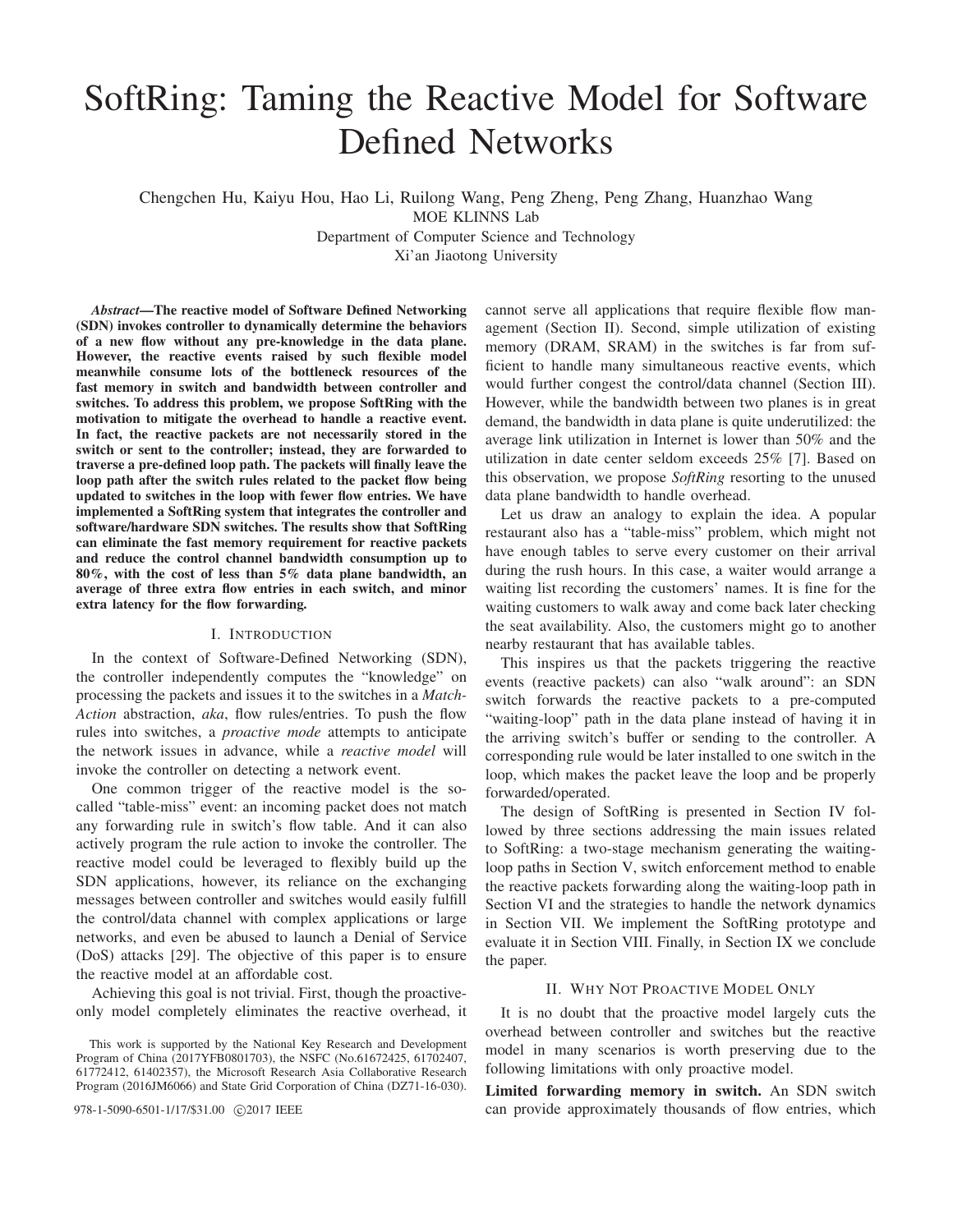may be enough to install proactively for only possible flow forwarding. However, such critical constraints on the flow tables stifle the innovation of SDN, obstructing the deployment of applications that rely on more flexible or finer-grained flow management. For example, an ISP can prioritize the traffic of World-of-Warcraft (WoW) for the subscribed players to provide better game experience. An SDN solution for this service requires massive flow rules considering the large population of WoW players in order to detect the WoW traffic from the subscribers and then redirect to a prioritized link or network. In literature, there are two broad ways to fill the large rule set into small flow tables: aggregating the rules, or predicting the traffic. The first solution works well for routing prefix aggregation, while it becomes challenging when tens of fields are involved in SDN/OpenFlow context [28], or the field values are scattered randomly, *e.g.*, it is impractical to aggregate the randomly subscribed WoW players' IP addresses. The second method combines the proactive model with a predictive approach, leveraging a time division multiplexing mechanism on flow tables. However, the network is hard to predict timely, and the reliable prediction is only with simple coarse-grained scenarios, *e.g.*, it is impossible to perfectly predict when the subscribers will be online and issue the flow rules beforehand.

Things get easy if the reactive model is enabled. Still consider the above WoW service, the switch is proactively installed with only one rule which notifies the controller once detecting the newly incoming WoW traffic. If the traffic is from a service subscriber, a further rule indicating the corresponding forwarding path with higher priority will be used to configure the switch. Since it is not likely to have all players online simultaneously, the reactive model that only installs rules for online players, while providing the same service level. For the un-subscribers, it is easy to use a bloom filter to aggregate them into a single forwarding rule.

Unawareness of data plane. The proactive-only model assumes that the data plane correctly executes all the policies from the control plane, which is not the case in the real network, raising potential reliability issues [28], [19]. For example, the flow rules can be mistakenly removed due to the bugs or attacks on both controller and switches, resulting in the wrong forwarding behaviors in the data plane, *e.g.*, black hole, loop, *etc*. In these cases, the switches will continuously drop packets. Because the controller cannot be aware of such failures with only proactive model. In other words, though proactive-only model eliminates the single-point failure on the controller, it also loses control over the failure on the switches. To this end, we argue that the reactive model triggering a packet-in message provides awareness of data plane, bringing better reliability of the system.

Generally, we believe the reactive model should coexist with proactive model as a complement, as our objective mentioned in Section I. The proactive-only model is similar to "refusing to eat for fear of choking". And in this paper, we explore the possibilities to "keep eating while reducing the risk of choking".

# III. REACTIVE MODEL OVERHEADS

## *A. When Does Reactive Event Happen?*

In the real network, table-miss is the most common cause triggering a reactive event. The main causes are two-fold: (1) the flow table size is small, so only a small portion of rules could be accommodated [16], and (2) the small flows that contributes only 20% traffic occupies 80% portion of the total, which means the switch needs to handle more new flows in unit time [7].

Even worse, the frequency of table-miss events will increase if the flow table is full, since a replacement method, *e.g.*, the Least Recently Used (LRU) policy, will potentially raise the flow table thrashing, bringing more table-miss events. For this reason, when we say a "new flow" packet triggering a tablemiss event, it does not only mean the first packet of the flow, *e.g.*, TCP SYN packet, but also possibly a subsequent packet of the flow missing a match on the flow table due to the limitation of table capacity. In addition, multiple connections in HTTP/1.1 also bring several table-miss events before the establishment of the connections.

Besides the table-miss event that only reacts to the missing flow entries, operators may actively enable the reactive model to collect data plane status [12], perform high-level processing [6], and adopt fine-grained flow control as the WoW case, *etc*., which has analogy with a CPU interrupt in PC system.

#### *B. Overhead in the Design Space*

The reliance on the controller slows down the processing in the reactive model. The mismatch of the processing speed requires to move the reactive packets out of the processing pipeline in switch and buffer them somewhere till the controller replies.

A hardware SDN switch usually consists of a *Control Engine (CE)* and a *Forwarding Engine (FE)*. The former coordinates with the controller and the latter provides line-rate processing (parsing, matching, metering, *etc*.) on each packet by the hardware configurations. Based on this architecture, we have several design options with off-the-shelf controller and switches: controller armed with disks and DRAMs has the largest storage space, CE is usually equipped with a DRAM and the FE has a fast but small SRAM.

Keep in switch's FE. To keep pace with the processing speed, SRAM as the memory for FE is quite small. As shown in Table I, the buffer size of a typical commercial OpenFlow switch (OFS) is 4MB-16MB. Let us approximately calculate the packet rate  $(R_o)$  of the new flows filling the buffer by  $R_o =$  $\frac{M}{TP}$ , where M is the buffer size, P is the switch throughput and  $T$  is the time to activate a new rule in switch after the table-miss event. A recent work showed in [24] that the time to activate a new rule in switch could be with a median value of 12ms and an upper bound (90% confidence probability) of 15ms. Let us choose 15 ms for  $T$  and the specification of Pica8 switch for  $M$  and  $P$ , it overflows the buffer if the new flow rate exceeds 0.26% of the switch capacity.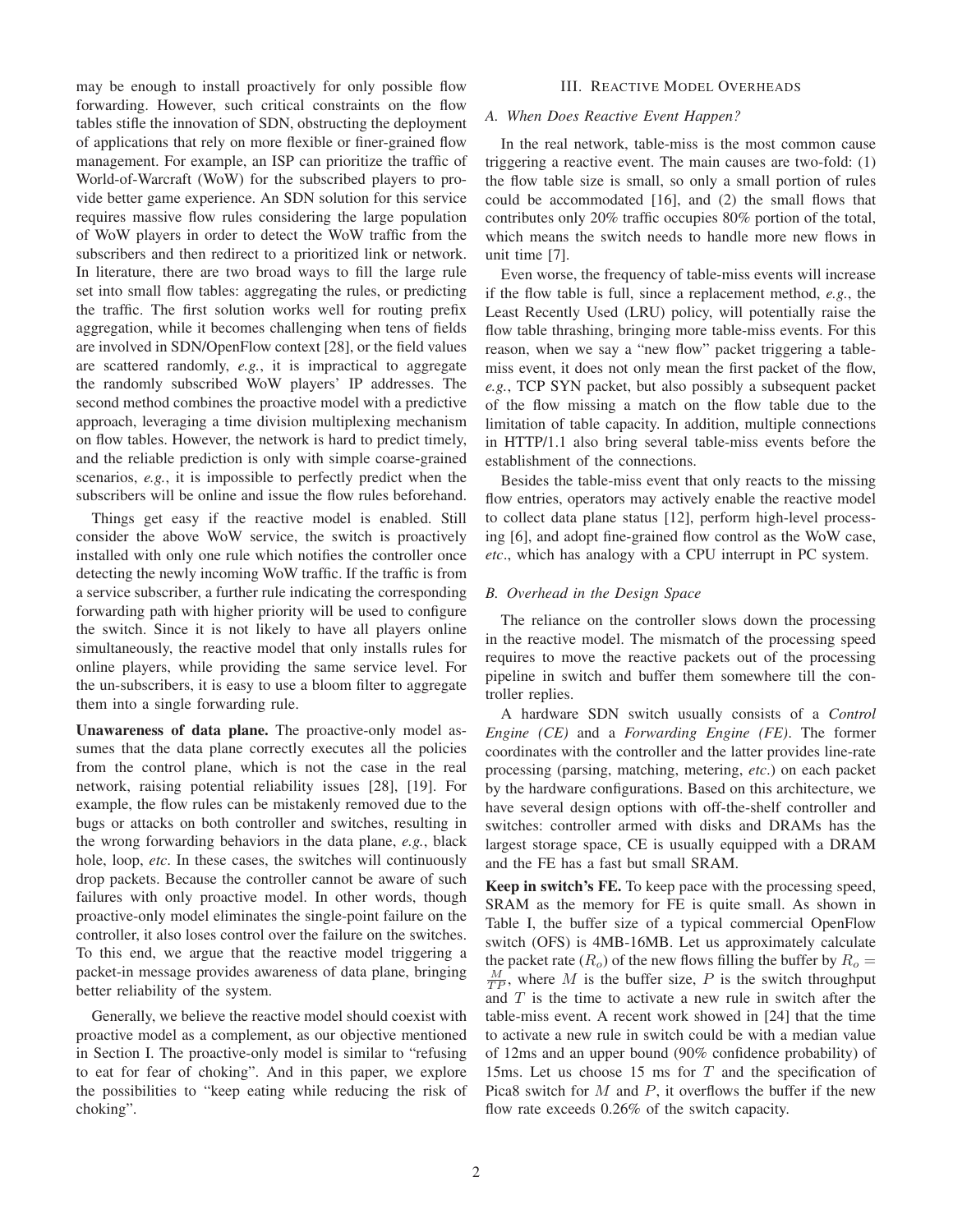TABLE I SPECIFICATION OF COMMERCIAL OFS

| <b>Brand</b>      | Model       | <b>Port</b>     | <b>Buffer</b> | <b>Control BW</b> |
|-------------------|-------------|-----------------|---------------|-------------------|
| Pica <sub>8</sub> | AS7712-32X  | $100$ GbE $*32$ | 16MB          | 1000Mbps          |
| <b>Brocade</b>    | ICX7750-26O | $40$ GbE $*26$  | 12.2MB        | 1000Mbps          |
| Dell              | Z9100-ON    | $100$ GbE $*32$ | 16MB          | 1000Mbps          |
| Huawei            | CE8860      | $100$ GbE $*32$ | 16MB          | N/A               |
| Netgear           | M5300-52G   | $48+10$ GbE*4   | 4MB           | 10Gbps            |
|                   |             |                 |               |                   |

Buffer in switch's CE. Besides a dedicated FE silicon, *i.e.*, switching chip or network processor (NP) or Fields Programmable Gate Array (FPGA), a general-purpose CPU is adopted as the CE in a switch. The CE acts as a bridge between the controller and FE, which encapsulates/decapsulates the messages to/from controller. In general, a DRAM is used as the CPU's memory. The size of DRAM could be as large as several gigabytes. However, the bandwidth of the bus connecting FE and CE in a switch becomes the bottleneck, which is usually only 1Gbps (For reference, HP ProCurve 5406zl has only 80Mbps bandwidth [11]).

Send to controller. The controller has enough space to store the reactive packets and these packets can be sent though FE directly to bypass the bottleneck bus between FE and CE. However, all the switches share the single channel connecting to the controller. The test on HP ProCurve 5406zl shows that only 17Mb/s bandwidth is available between controller and switch in [11]. Let us assume a network with 20 switches, each of which is with 3.2Tbps capacity. Even with a controller providing a 40Gbps or 4 x10Gbps bandwidth and processing capacity (almost today's limit), only in average 0.06% of the traffic being sent to the control channel would consume all the control bandwidth.

Combination design: the OpenFlow's choice. The de facto SDN South-Bound Interface (SBI), *i.e.*, OpenFlow, utilizes the combination of the fast memory in FE and the bandwidth of control/data channel. To be specific, once a reactive event occurs, the OFS buffers the reactive packet in FE's memory like the "keep in switch's FE" solution, and sends a packetin message to the controller, carrying only the first 128Bytes of that packet, which would be sufficient for controller to determine the corresponding flow rules in most cases. If the buffer in FE's memory overflows, OpenFlow degrades to the "send packets to controller" solution, embedding the entire packet into the packet-in message to avoid packet loss. However, as we demonstrated, the fast memory of FE can be easily fulfilled and the control channel is not efficient as well.

## *C. Other Prior Works*

Besides the extreme point simply abandoning reactive model and the straightforward solutions buffering a very limited number of reactive packets (Section III-B), there are broadly three kinds of works indirectly handling the overhead.

Firstly, a great number of papers attempted to increase the processing capacity of controller by utilizing pipeline, concurrency and cache, which meanwhile supports more reactive



Fig. 1. Basic idea of SoftRing

events [23]. The processing capacity can also be improved by employing hierarchical or distributed models for multicontroller [8].

The second way decreases the chances to reactively involve the controller by improving the forwarding efficiency of switch. For example, DevoFlow [11] delegated some processing tasks to switches. FAST [18] empowered switches to support dynamic actions based on local information. DI-FANE [26] proposed authoritative switches for installing rules on the remaining switches.

Thirdly, like treating a cache, effectively decreasing the table-miss rate lowers the probability to involve controller. CAB [25] separates the field space into logical buckets, which are bucked along with all the associated rules. CacheFlow [16] breaks long dependency chains to cache a number of small groups of rules holding equivalent semantics.

The proposed SoftRing is a fundamentally different approach that attempts to decrease the overhead handling each reactive event, which is complementary to the prior works improving the processing ability (the 1st category) or reducing the number of reactive events (the 2nd and the 3rd category).

In the context of optical communication, a long fiber forming a loop path is used as the "buffer" [17], [20], which is not relevant to the study in this paper.

## IV. THE DESIGN OF SOFTRING

We now present the design of SoftRing, which ensures sufficient available reactive connections between controller and switches. Its idea is simple: instead of storing the reactive packets in a single switch or sending to the controller, it keeps them in the switches along the pre-computed waiting-loop paths.

For example, in Fig. 1, suppose that a packet from H1 to H2 raises a reactive event in S1  $(1)$ . With OpenFlow, S1 first keeps all the reactive packets in its buffer and then forwards them to controller if buffer overflows. In contrast with Soft-Ring, S1 sends the first a few bytes of a reactive packet to the controller  $(2)$ , and directly forwards the entire packets to a pre-computed waiting-loop path, *i.e.*, S1→S2→S3→S1 (③). While the packet looping, the controller issues new flow rules to update corresponding flow tables (S1 and S4 in this case). And when the rules are successfully installed, the packet will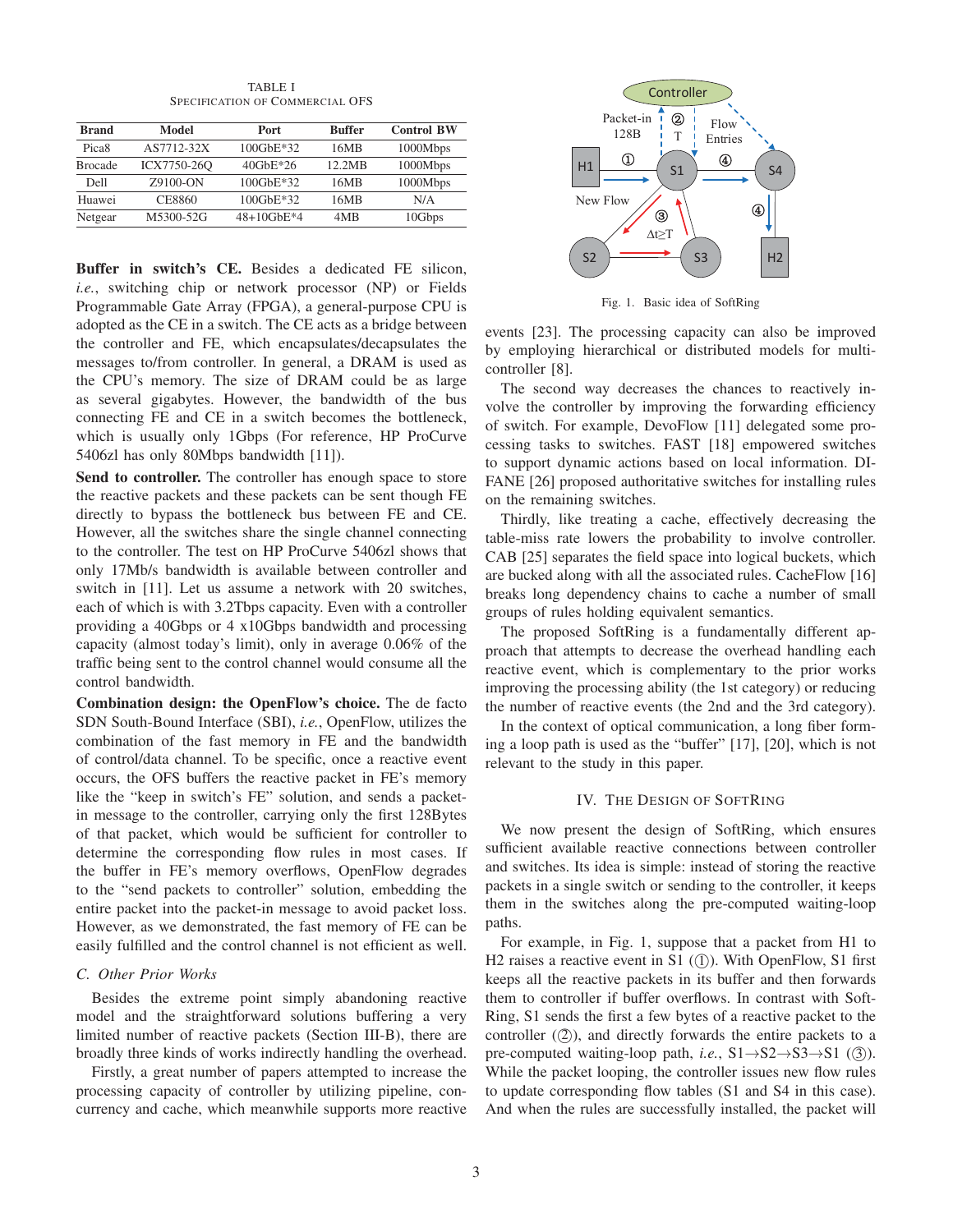be properly forwarded to H2 next time it backs to S1 through the path  $S1 \rightarrow S4 \rightarrow H2$  (4).

This loop-path solution saves the control bandwidth and avoids the potential buffer overflow by trading off two critical resources: (1) the bandwidth in the loop path against the bandwidth in the control channel while waiting for the new rules, and (2) the fast memories of all switches in the loop path instead of the one in a single switch.

As we utilize the extant network loop to temporally store a reactive packet, it does not mean this system will be frangible. First, the loop routing is controllable because each packet can eventually leave the loop path. Though in the above case the reactive packet leaves the loop path where the loop starts, it is possible for it to stop loop routing at any switch along the waiting-loop path, depending on the controller. Second, the bandwidth occupied by SoftRing is controllable as an independent traffic control queue with limited bandwidth is set in each output port of waiting-loop paths for loop packets.

The conceptual simplicity of the loop-path idea poses three significant challenges as below and we will address them in the following three sections

- How to select waiting-loop paths that ensure reactive model without undue overhead?
- How to enforce the path configurations in the switches?
- How to handle the network dynamics and adjust the waiting-loop paths?

## V. WAITING-LOOP PATHS GENERATION

In this section, we explore the way to find loops in the network topology graph to form the waiting-loop paths.

The network topology is denoted as  $\mathbb{G} = (\mathbb{V}, \mathbb{E})$ , where  $\mathbb{V} = \{v_i | i \in \mathbb{N}^+, i \leq |\mathbb{V}| \}$  is the set of the vertexes and  $\mathbb{E} = \{e_k | k \in \mathbb{N}^+, k \leq |\mathbb{E}| \}$  is the set of edges ( $\mathbb{N}^+$  means positive integer). A loop  $j \in \mathbb{N}^+$  is a subgraph of  $\mathbb G$  and is denoted as  $\mathbb{G}_j = (\mathbb{V}_j, \mathbb{E}_j)$  satisfying

$$
\mathbb{V}_{j} = \{v_{j,l}\} \subset \mathbb{V}, l = 1, ..., |\mathbb{V}_{j}|,
$$
\n(1)

$$
\mathbb{E}_j = \{ (v_{j,1}, v_{j,2}), ..., (v_{j,l-1}, v_{j,l}), (v_{j,l}, v_{j,1}) \} \subset \mathbb{E}, \quad (2)
$$

where  $(v_{j,l-1}, v_{j,l})$  denotes a link/edge from  $v_{j,l-1}$ to  $v_{j,l}$ . We use  $I_{ij}$  to indicate whether loop j contains vertex i or not.

$$
I_{ij} = \begin{cases} 1 & v_i \in \mathbb{V}_j \\ 0 & \text{otherwise} \end{cases}
$$
 (3)

The problem we addressed in this section is to solve  $I_{ij}$ , which guarantees that the loops (specified by  $I_{ij}$ ) 1) cover all the switches, 2) minimize the latency, and 3) control the bandwidth occupation in the data plane. We accomplish the objective in two steps: collect enough loops from the network topology as the candidates (Section V-A); and then select a subset of proper loops to meet the requirements (Section V-B).

## *A. Seeking for Loop Candidates*

In literature, Johnson presented an algorithm to identify all loops of a directed graph [14]. The basic idea is to first traverse all the strongly connected components<sup>2</sup> in a directed graph, and then activate Depth First Searching (DFS) to each vertex in strongly connected components with block/unblock operation.

While this algorithm cannot be directly used in our case, where the graph is undirected, we borrow the basic idea to develop our preliminary. The difference is that we perform  $DFS$  on the biconnected components<sup>3</sup> instead of strongly connected components (not existed for undirected graph). It was demonstrated in [9] that elementary loops are existed in a biconnected components, which can be obtained using Tarjan's algorithm [22]. Notice that it is possible that some vertexes are not be covered by any extant elementary loop and in this case, we introduce the concept of *virtual loop* to cover such vertexes, which is a simple palindromic path  $v_1 \rightarrow v_2 \rightarrow ... \rightarrow v_2 \rightarrow v_1$ .

The time complexity of the above method is as large as  $O((n+e)(c+1))$ , where *n*, *e*, *c* are the number of vertexes, edges and the elementary loops. We develop the following pruning methods to accelerate the search and the complete seeking method is described in Algorithm 1.

Graph partition. A super large and complex network topology may lead to an unacceptable computation time of seeking loops. We use Spectral Method [13] to divide the large topology into  $k$  subgraphs. In our experiments,  $k$  is set as the number of the controllers' CPU cores, so each subgraph can perform the proposed Algorithm 1 simultaneously. However, this operation meanwhile deletes some links in the topology, which may impact the coverage rate of the waiting-loops. We use the uncovered vertexes to be root vertex and re-search for them in the integrated topology.

Loop length control. If the length of a waiting-loop is too short, the reactive packets would traverse a link in the loop several times consuming too much bandwidth. But a simple blind enlargement of the loop length introduces larger extra delay: the packets keep traveling along the waiting-loop path even the rules from controller are installed in the switches. To speed up, there is no need to seek loops of arbitrary length. The details on how to determine the trade-off will be discussed in Section V-B and we control the searching of the loops in a reasonable length range.

Loop scale control. As few waiting-loops can cover all the switches, we restrict the number of found waiting-loops. We meet this goal by adding a restrict condition in DFS. Each vertex is set to root in turn for a round of searching. In each round, we introduce random shuffle algorithm to remainder vertexes, which can efficiently increase the loop diversity. And

<sup>&</sup>lt;sup>2</sup>Strongly connected component: a subgraph of a directed graph  $\mathbb G$  that is strongly connected, and no additional edges or vertexes from G can be included in the subgraph without breaking its property of being strongly connected. Strongly connected: there is a path in each direction between each pair of vertexes in a directed graph G.

<sup>&</sup>lt;sup>3</sup>Biconnected graph: no articulation points in its vertex set. Articulation point: a vertex such that the number of connected components in G increases when removed.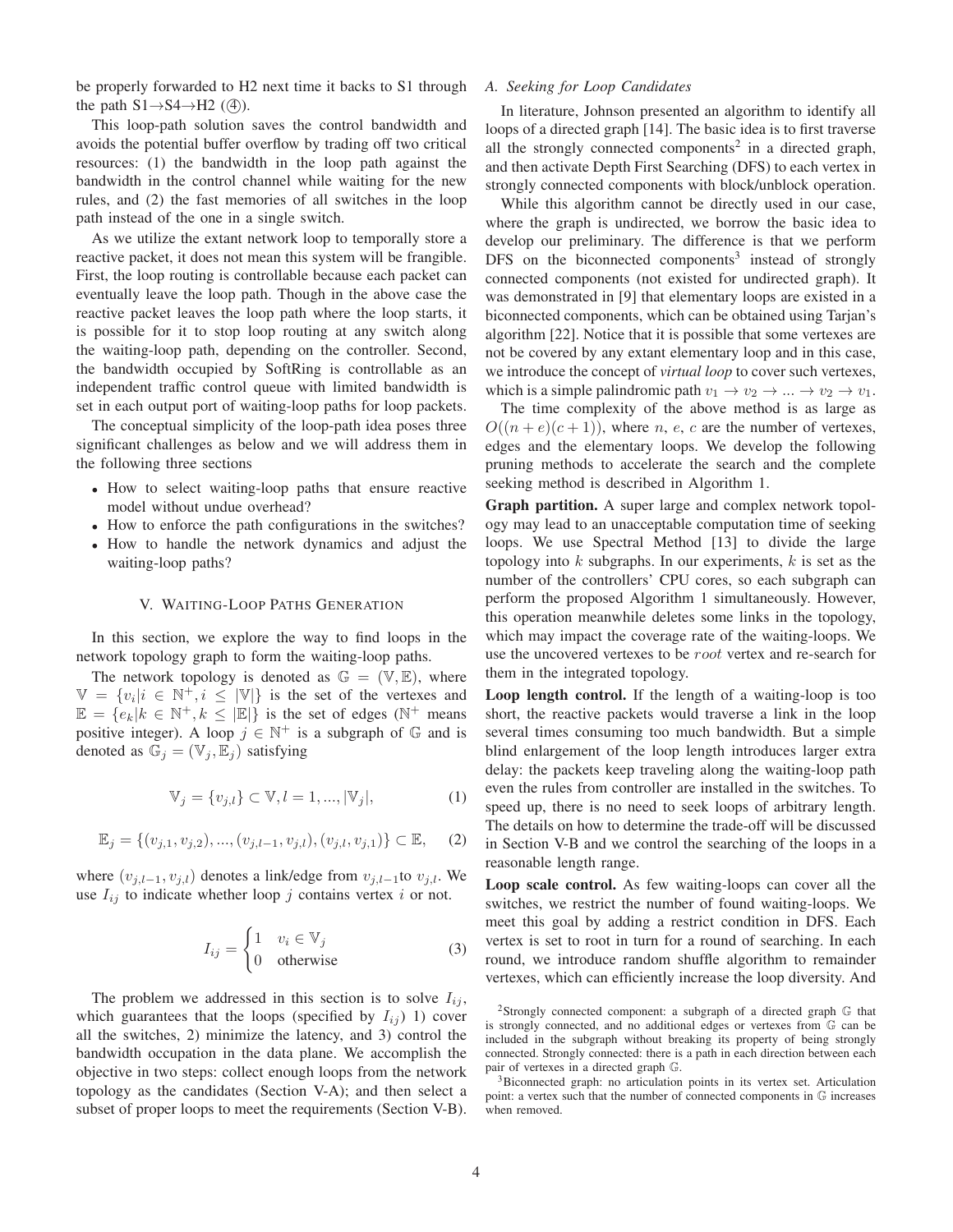# Algorithm 1: Loop Seeking

inputs :  $\mathbb{G} = (\mathbb{V}, \mathbb{E}),$  LEN $_{MIN},$  LEN $_{MAX}$ output: F - feasible loop set for Loop Selection 1 B  $\leftarrow$  getBi-connectedSet( $\mathbb{G}$ ); 2 foreach  $B_i \in B$  do 3 | foreach root  $\in$ 3 **foreach** root  $\in$  Vertex( $B_i$ ) **do**<br>4 **c**  $\in$  RandomShuffleVertex( $B_i$ ) 4 RandomShuffleVertex( $B_i - \{root\};$ <br>5 DFS(root.root.new Stack()): DFS(root, root, new Stack()); 6 Function  $DFS(vertex v, root, Stack Path) :$  do 7 **foreach**  $w \in B_i[v]$  **do**<br>8 **if**  $w == root \wedge ||P||$ 8 if  $w == root \wedge ||Path|| + 1 \geq LEN_{MIN}$  then 9  $\mathbb{F} \leftarrow \mathbb{F} \cup \{Path \cup v\};$ <br>10 if found 100 loops the if found 100 loops then stop DFS; 11 else if  $||Path|| < LEN_{MAX}$  then<br>  $|$  12  $||$   $|$   $DFS(w, root, Path \cup v)$ :  $DFS(w, root, Path \cup v);$ 

we search only k loops in one root. Here is an example for a rough impression. There are 1,521,072 loops (with different start vertexes) in a 6-pod FatTree topology. But only 7 of them are enough to cover all these 45 vertexes. Under the restrict condition, we search only 100 loops in one root and our experiments show that the result of our strategy has no difference with that of full loop searching.

#### *B. Loop Selection Algorithm*

In this section, we select waiting-loops ( $\mathbb{S} = \{\mathbb{G}_j\}$ ) from the output of Algorithm 1  $\mathbb F$  considering several constraints and objectives. A primary requirement, as listed in (4), is to secure all the vertexes (switches) in the topology being covered (with the help of virtual loops if physical links are not sufficient).

$$
\cup \mathbb{V}_j = \mathbb{V}.\tag{4}
$$

Let  $T$  represent the time interval between the switch sending the packet-in message and the switch being updated the new flow entries from controller,  $t_{ij}$  be the delay of switch i to the next hop in loop j, and  $L_j$  be the time traversing the whole waiting-loop j. Since SoftRing allows packets to traverse the loop  $a_j \geq 1$  times, the extra delay introduced by SoftRing can be formulated in (5) and (6), where  $\alpha$  is the extra delay upper bound to be minimized. T and  $t_{ij}$  can be measured (see Section VI for details), while the values of  $a_j, I_{ij}$  are to be resolved.

$$
0 \le a_j L_j - T \le \alpha,\tag{5}
$$

$$
L_j = \sum_i t_{ij} I_{ij}.
$$
 (6)

We use the times that a reactive packet traverses a link  $i$  as an indication of bandwidth cost on the link as shown in (7). SoftRing puts a cap on the bandwidth used for the waiting-loop paths using a meter to shape/police the use of the bandwidth for SoftRing, which will be presented in Section VI.

$$
C_i = \sum_j a_j I_{ij}.\tag{7}
$$

| <b>Algorithm 2:</b> Loop Selection                                                                             |  |
|----------------------------------------------------------------------------------------------------------------|--|
| <b>inputs:</b> $\mathbb{F}$ - feasible loop set from Loop Seeking                                              |  |
| $V$ - vertex set of graph $G$                                                                                  |  |
| <b>output:</b> S - selected loop set to cover vertexes                                                         |  |
| $1 \mathbb{S} \leftarrow \emptyset$ . Cover $\leftarrow \emptyset$ :                                           |  |
| 2 while $Cover := V$ do                                                                                        |  |
| selected $\leftarrow \emptyset$ :<br>3                                                                         |  |
| foreach $loop \in \mathbb{F}$ do<br>$\overline{\mathbf{4}}$                                                    |  |
| $loop.E \leftarrow \frac{  \{v v \in loop\} - Covering  }{  loop  };$<br>5                                     |  |
| if loop.IE > selected.IE then selected $\leftarrow$ loop;<br>6                                                 |  |
| else if $loop.E == selected.E$ then<br>7                                                                       |  |
| selected $\leftarrow \arg Min(Delay_{loop}, Delay_{selected});$<br>8                                           |  |
| if selected. $IE == 0$ then break;<br>9                                                                        |  |
| $\mathbb{S} \leftarrow \mathbb{S} \cup \{ selected\}, Cover \leftarrow Cover \cup \{v v \in selected\};$<br>10 |  |

To enable SoftRing, the waiting-loop paths should be proactively installed in switches. As we will mention later in Section VI, it requires one more flow entry installed into the switch for each wait-loop traversing it, *i.e.*, the number of the extra flow entries  $N_i$  can be expressed as,

$$
N_i = \sum_j I_{ij}.\tag{8}
$$

Considering the  $C_i$  and  $N_i$ , this problem can be addressed to a weighted set cover problem, which is NP-hard [15]. We employ a greedy heuristic algorithm to solve it. The complete Loop Selection algorithm in illustrated in Algorithm 2, where Cover represents the vertexes covered by the selected loops, Increase Effect (IE) represents the effect can be obtained from adding a new loop to the selected set.

It is easy to prove that there is no other loop set that can cover more vertexes than the output subset S. The time bound of Loop Selection algorithm is  $O(||\mathbb{F}|| \times min(||\mathbb{F}||, ||\mathbb{V}||)),$ where  $\|\mathbb{F}\|$  is the number of loops found in Algorithm 1 and  $\|\mathbb{V}\|$  is number of vertexes in the topology. As we eliminate lots of loops by the loop length requirement, Loop Selection is much faster than Loop Seeking. This greedy algorithm provides an approximation ratio of  $O(log(n))$ , which is optimal to solve the set cover problem in polynomial time [21].

## VI. SWITCH ENFORCEMENT

The enforcement is inherently related to the switch specifications. Without loss of generality, we only assume that each switch has flow tables specifying regular matching fields (*e.g.*, Src/Dst IP Address/Port, VLAN/MPLS), actions (*e.g.*, forwarding, to\_controller, meter), and supporting rule priorities. In other words, the design should at least support offthe-shelf SDN proposals including OpenFlow, POF, P4, *etc*. Especially, we discuss the following design issues related to enforce the waiting-loop path in switches.

#### *A. How to design flow rules enabling the waiting-loop?*

First, a reactive rule with the lowest priority to handle the packets that need to be further processed by the controller. The match fields of that rule depend on the kind of reactive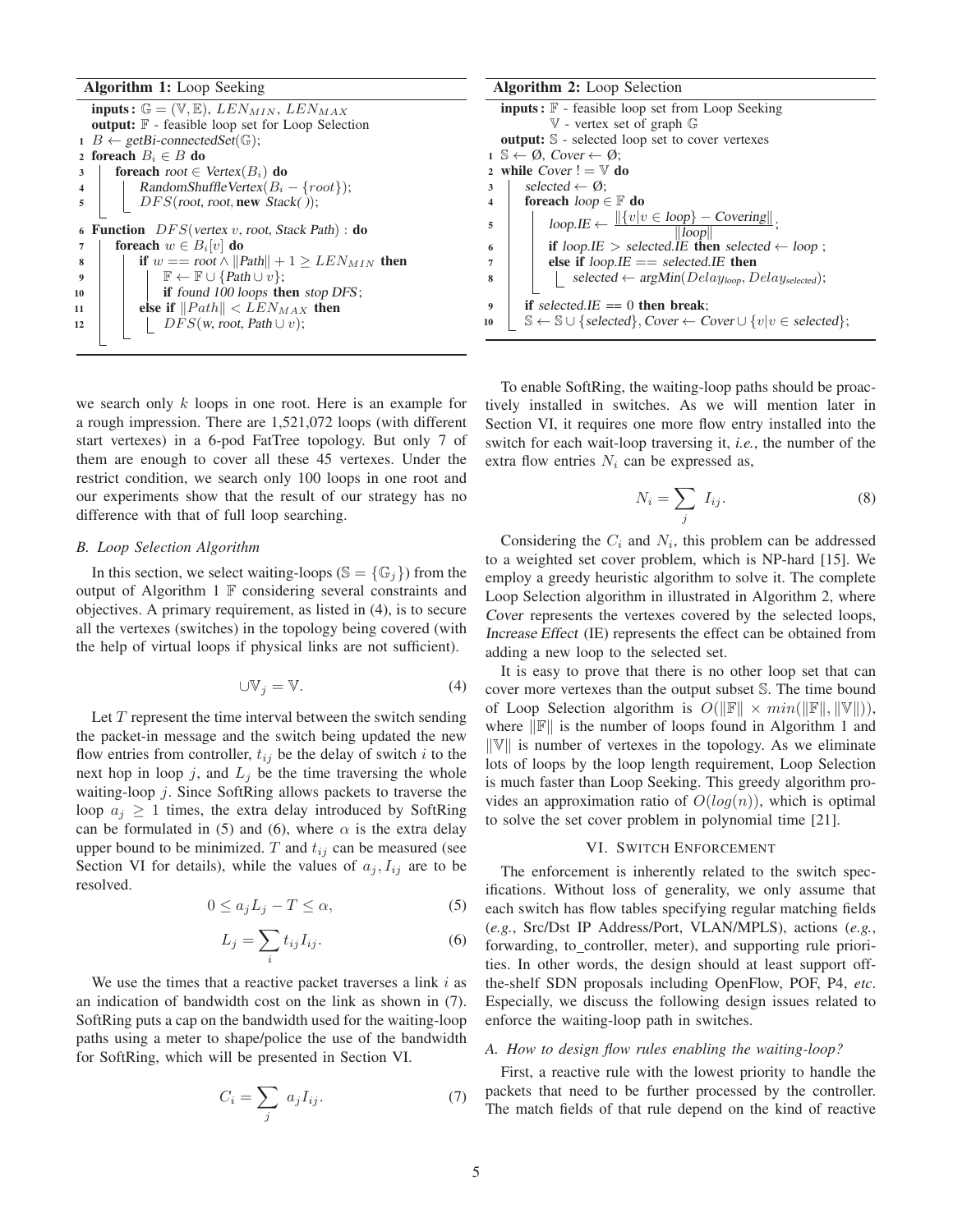TABLE II FLOW RULE TO IMPLEMENT SOFTRING

|    | Priority         | Match                                    | Action                                                               | <b>Timeout</b> |  |
|----|------------------|------------------------------------------|----------------------------------------------------------------------|----------------|--|
| ES | $\left( \right)$ | reactive                                 | Send 128 Bytes to Controller<br>Push VLAN $=$ 1<br>Set TTL = $\beta$ |                |  |
|    |                  |                                          | Send to next switch by queues                                        |                |  |
| LS |                  | $VIAN = 1$<br>$in\_port =$<br>pre-switch | Decrement TTL<br>Send to next switch by queues                       |                |  |

event to be handled, and here we demonstrate the flow rule construction of the table-miss event in a single switch s. The reactive rule of table-miss event is with the lowest priority (0) and matches wildcard (\*) on all fields, so a table-miss packet will hit this rule. The action of this reactive rule consists of the following operations: (1) send a packet-in message carrying the first 128 bytes of the packet to the controller, (2) append a LOOP\_ID to the VLAN field of the packet as a waitingloop ID, which would be removed when leaving the loop, and (3) forward the packet to the next hop of the pre-computed waiting-loop. Notice that this reactive rule in s can only be matched by the reactive packets triggered in s, called *entrance switch (ES) rule*. Additional rules with different LOOP ID on VLAN field will handle the reactive packets triggered by other switches that traverse s. Such *loop switch (LS) rules* have higher priority than the ES rule.

# *B. Is the enforcement robust with switch/controller malfunctioning?*

We append Time To Live (TTL) to the packets in the waiting-loop as a guarantee to avoid endless loop routing when errors occur, *e.g.*, the actions from controller are not properly installed or are just lost. TTL of a packet in the loop path decreases in each hop and it will be dropped when TTL turns to be zero. TTL is initialized to a tolerable loop times, denoted as  $\beta$ , and would be reset when leaving the waiting-loop. As some Ethernet packets do not have TTL field, we use MPLS tag to replace VLAN tag for bearing  $\text{LOOP}$  ID and use MPLS TTL to avoid endless loop.

# *C. How many flow table rules are needed in each switch?*

A switch traversed by  $n$  loops needs  $n$  LS flow rules and one ES rule, which are illustrated in Table II. The *Timeout* is set to 0, which means "never be expired", in order to permanently keep the reactive rules. Once controller replies the reactive request, one flow rule is added to handle the subsequent packets of the flow, as well as a temporal rule to handle the reactive packets looping in the waiting-loop path. The temporal rule, which is safe to be timeout shortly (*e.g.*, 1s∼the shortest timeout if being with OpenFlow), pops the added VLAN tag, resets the TTL to its former value and forwards the packets correctly. It is worth noting that these two newly updated rules are prioritized making the packets not to trigger the LS/ES rules anymore. Also, it is not necessarily

TABLE III CONTROLLER-TO-SWITCH MESSAGE IN SOFTRING

| Type     | Priority | Match Field        | Action     | <b>Timeout</b> |
|----------|----------|--------------------|------------|----------------|
| Flow-add | >1       | $VLAN = None$      | Forwarding | normal         |
|          |          | ip_src ip_dst etc. |            |                |
|          |          | $VI.AN = 1$        | Pop VLAN   |                |
| Flow-add | >1       |                    | Reset TTL  | short          |
|          |          | ip_src ip_dst etc. | Forwarding |                |

send back the rule to the original switch triggering the reactive request. In fact, any switch in the loop is capable to be the egress switch. The trade-off about how to choose considers the available flow table rules in each switch and the routing hop length.

# *D. How many messages are there between controller and switches?*

We compare the messages using OpenFlow and SoftRing. An OpenFlow controller will send two messages to entrance switch: a *packet-out* message with buffer id (to fetch the reactive packet buffered in switch) or the entire reactive packet (when buffer overflows); a *flow-add* message to install flow rule (rules) on operating the subsequent packets of the flow. In SoftRing, controller does not send the *packet-out* message, which is very likely to be the entire reactive packet. Instead, one more *flow-add* message is sent to restore the reactive packets in the waiting-loop by removing VLAN tag, resetting TTL and forwarding to the right next hop (Table III). Recall that the reactive packets are not only SYN but also normal packets in a TCP flow, this additional *flow-add* message is expected to be much smaller than the reactive packet, so as to reduce the overhead in control/data channel.

# *E. How much bandwidth would be consumed in the data plane for the waiting-loop path?*

Without any buffer and transmission control in switches along the waiting-loop path, the bandwidth would be consumed by the reactive packets traversing the loop again and again. However, by fully utilizing the available memory and metering/shaping function supported in the switches along the waiting-loop, we can control the bandwidth consumed. Especially, the packets traversing the waiting-loop will be buffered in a dedicated queue under a meter in each switch, therefore only a specified proportion of the bandwidth in the meter would be used for the waiting-loop routing.

## VII. HANDLING THE DYNAMICS

In this section, we discuss the adjustment of the waitingloop paths due to two kinds of network dynamics. First, if a link becomes heavily loaded or even congested, it should not be used for the waiting-loop paths. Second, the dynamics of  $t_{ij}$  and T have an important impact on deciding loop length, which is used to accelerate the loop generation progress and to guide the trade-off between consumed data plane bandwidth and processing latency.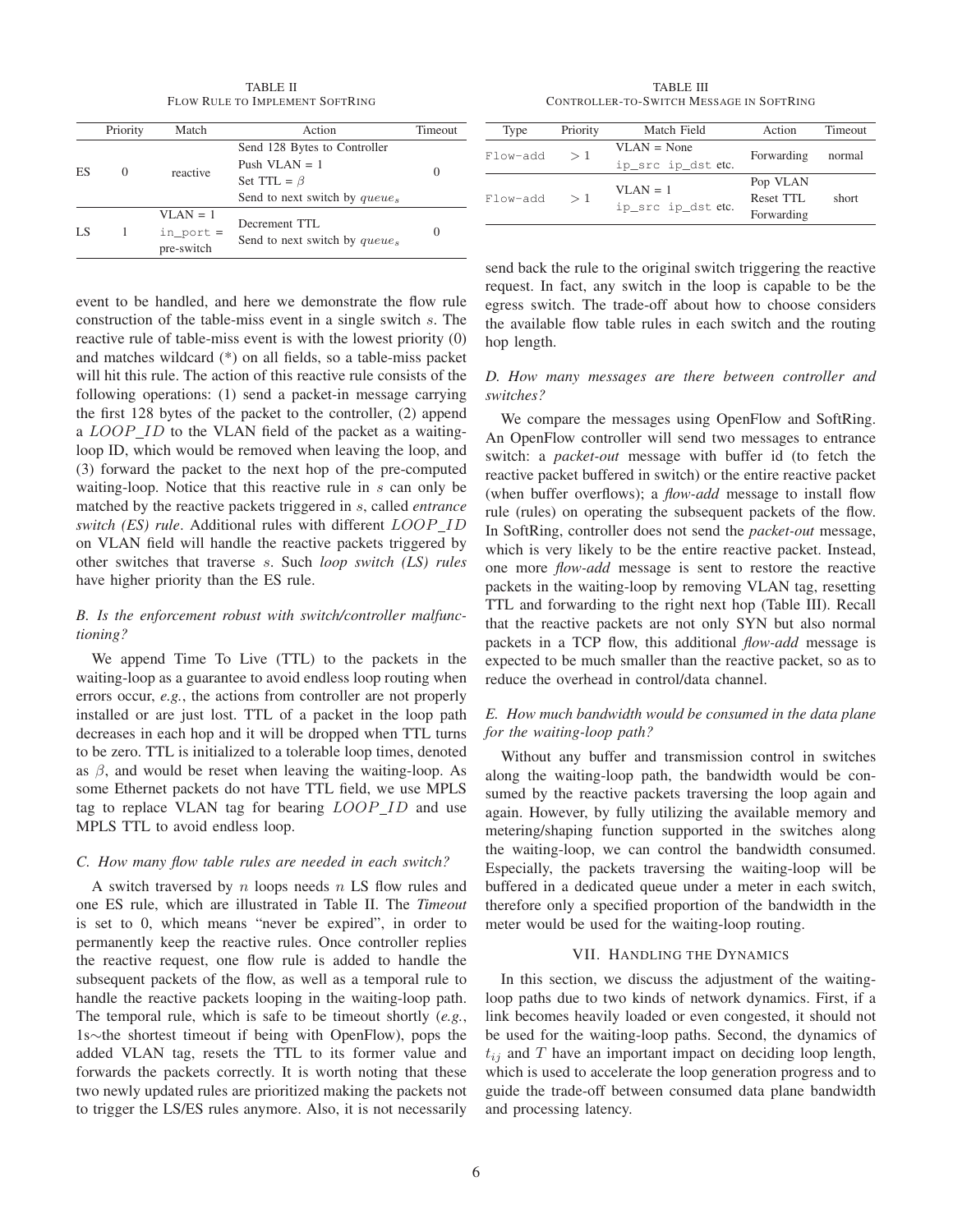

Fig. 3. How to measure the  $T$  in SoftRing

#### *A. Traffic Load Dynamics*

SoftRing periodically collects the link status (connectivity, utilization), and the overloaded or failed links will be marked as the *forbidden links*. All the loops that cover such links will be removed from the loop set obtained by Algorithm 1, so as to avoid the link congestion or black hole along the loop path.

The change of the forbidden links will refine the loop selection process, while the loop seeking algorithm will be reexecuted only when the topology changes. The experiments show that the change of forbidden links brings minor time overhead  $(<1$ s), which is fast enough to meet the frequency of the traffic dynamics.

# *B. Delay Dynamics*

As we mentioned before, the length of the waiting-loop path should be carefully estimated as one of the input parameters to the loop seeking algorithm. To estimate the length based on (5) and (6), we need to monitor the delay dynamics.

For  $t_{ij}$ , SDN/OpenFlow provides various statistics in the controller to query the switch's running status including the latency  $dt_{ij}$  between any two switches i and j through the controller link discover module.

For T, assume that a switch sends packet-in message at  $t_1$ , controller receives the packet-in at  $t_2$ , after generating rule for the missed packet/flow, the controller sends packet-out at  $t_3$ , and the switch receives the packet-out at  $t_4$ . In this situation,  $T = t_4 - t_1$ , but recording  $t_1$  and  $t_4$  requires modifications on switches. As depicted in Fig. 3(2), we estimate the latency in this way: a probe packet is sent to trigger the table-miss in switch S1. Controller receives packet-in from S1 at  $t_1$  and send the packet-out at  $t_2$ . Then this probe packet is forwarded to S2 after  $dt_{12}$  and triggers the table-miss in S2, too. Controller receives the packet-in from  $S2$  at  $t_3$ . Since we have knowledge about  $dt_{12}$ , the T is equal to  $t_3 - t_1 - dt_{12}$ . In this method, we only need to record  $t_1$  and  $t_3$ , which are easy to get from



Fig. 4. SoftRing implementation

the system time in controller. The controller can periodically compute and update the estimated latency and re-execute the loop seeking algorithm on demand.

Notice that both the  $dt_{ij}$  and T are not precise in the above measurement. However, the gap is tolerable and the precision is enough for SoftRing as indicated in our evaluation.

#### VIII. IMPLEMENTATION AND EVALUATION

## *A. Implementation*

Fig. 4 depicts the prototype system of SoftRing based on the techniques we have discussed in previous sections. In the first stage, a *Loop Seeking* module computes enough feasible loops in the topology (Section V-A), and then a *Loop Selection* module selects a subset of loops to efficiently cover all switches (Section V-B). Notice that the traffic is changing frequently, a *Loop Management* module is therefore developed to adjust the selected loops for controlling the load dynamics (Section VII). In the next phase, a *Loop Enforcement* module enforces the waiting-loops in the data plane (Section VI). To be specific, it can be further separated into a *Loop-Path Construction* module constructing the loop-paths using real rules and a *Loop Policing* module metering the bandwidth utilized in the data plane. SoftRing leverages only the basic information from the controller, thus can be implemented as a built-in component or an individual application. SDN switches with normal abilities (to controller, meter, forwarding) can support SoftRing with little modification, as buffering in waiting-loop action can be separated into those three actions. We have enforced SoftRing on software SDN switches (Open vSwitch [4]) and ONetSwitch [3], which is a data plane programmable SDN hardware switch.

In order to mitigate those control channel overhead, we implement a *flow-add* action in ONetSwitch. When the first packet triggers the ES entry in SoftRing (Section VI), it can install a new flow entry with higher priority than ES (Flow-ES). The subsequent packets in this flow will match the Flow-ES entry and then send to waiting-loop, thus will not send the same packet-in for this flow. Flow-ES has the shortest timeout, which will be removed immediately after the controller replies the reactive request. Such a modification with the hardware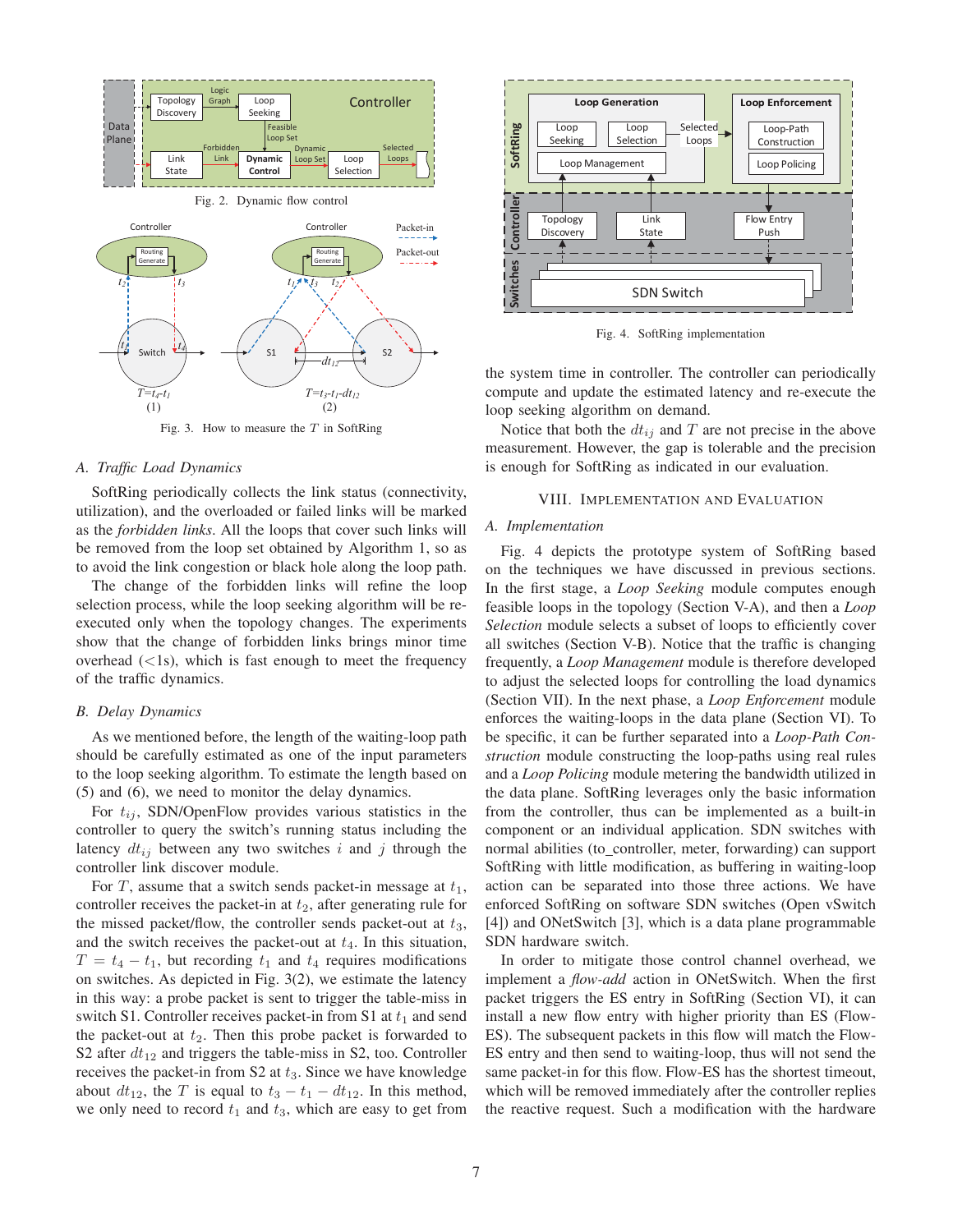TABLE IV TESTING TOPOLOGY

| Type       | #Switch | #Link  | Type          | #Switch | #Link  |
|------------|---------|--------|---------------|---------|--------|
| BCube(1,4) | 24      | 32     | FatTree(4)    | 20      | 32     |
| BCube(2,6) | 324     | 648    | FatTree(8)    | 80      | 256    |
| BCube(3,8) | 6.144   | 16,384 | FatTree(32)   | 1.280   | 16,384 |
| DCell(1,4) | 25      | 30     | Stanford      | 26      | 46     |
| DCell(2,6) | 2.107   | 3.612  | <b>CERNET</b> | 41      | 59     |
| DCell(2,8) | 5.913   | 10,512 | KDL           | 754     | 899    |
|            |         |        | <b>CAIDA</b>  | 10,827  | 37,734 |

switch on FE is not applied to the software switch in our experiment since the FE capacity is weak in software switch.

# *B. Experiment Settings*

Testbed. We use 4 computers and 20 switches (ONetSwitch) to build two kinds of testbed for evaluation. 4 computers are numbered as H0, H1, H2 and H3 and are with the same configuration (4-core 3.4 GHz Intel CPU, 8 GB memory and Linux kernel 3.13). The first testbed is software switch based. It is built on Mininet [2] and Open vSwitch 2.3.1 [4] to emulate the data plane supporting OpenFlow 1.3, where H0 is equipped with the latest Floodlight controller as well as the SoftRing function running over the controller and H3 is the host of Mininet. We have a second hardware-based testbed based on ONetSwitches [3]. H1 and H2 act as the sender/receiver to exam the performance of SoftRing on hardware switches. A dedicated cable (1Gbps) is employed to connect the controller (H0) and the data plane (ONetSwitches). Each link between any two switches is also 1Gbps.

Metrics. First, we measure the calculation time and the memory occupation to obtain the waiting-loop paths. This metric indicates how effective the proposed algorithms in Section V are. Next, we quantify the benefit achieved by SoftRing on mitigating the reactive overhead, *i.e.*, buffer size in switch and control/data channel bandwidth can be reduced. At last, we exam the cost to deploy SoftRing including the consumed data plane bandwidth, the extra latency, as well as the additional flow table entries used in switches.

# *C. Efficiency of waiting-loop calculation*

Two topology categories are used. One is the Data Center Networking (DCN) topologies including BCube, DCell, Fat-Tree [10]. And the other falls in the Internet topology group obtained from CAIDA [1], Stanford backbone [27], Chinese Education and Research NETwork (CERNET) and Kentucky Datalink (KDL) topologies from the Internet topology zoo [5]. See Table IV for details.

The calculation of the waiting-loop is performed on H0 and Table V illustrates the performance statistics. All the switches are 100% covered by the extant waiting-loops (virtual loops are employed to cover all the switches for the last three topologies in the table). For topologies with less than 100 switches, the proposed algorithms use less than one second and require less than 10MB memory. On handling larger topologies, the calculation could be also accomplished in seconds with quite small memory consumption. The CAIDA topology

TABLE V WAITING-LOOP GENERATION RESULTS

|             |       | Time(s)<br>Memory(MB) |       |       | #     | Ave     |
|-------------|-------|-----------------------|-------|-------|-------|---------|
| Type        | Seek  | Cover                 | Seek  | Cover | Loop  | Entries |
| BCubea(1,4) | 0.00  | 0.00                  | 2.8   | 2.4   | 4     | 2.3     |
| BCube(2,6)  | 0.81  | 0.43                  | 3.6   | 10.5  | 58    | 2.4     |
| BCube(3,8)  | 122   | 81.3                  | 90.4  | 329   | 1077  | 2.4     |
| DCell(1,4)  | 0.00  | 0.00                  | 2.8   | 4.2   | 4     | 2.4     |
| DCell(2,6)  | 2.02  | 3.11                  | 10.0  | 86.9  | 304   | 2.3     |
| DCell(2,8)  | 12.0  | 32.3                  | 45.6  | 139   | 816   | 2.3     |
| FatTree(4)  | 0.00  | 0.01                  | 2.4   | 2.9   | 4     | 2.6     |
| FatTree(8)  | 0.03  | 0.01                  | 3.3   | 7.8   | 14    | 2.3     |
| FatTree(32) | 6.49  | 2.89                  | 128   | 111   | 208   | 2.5     |
| Stanford    | 0.01  | 0.00                  | 3.7   | 3.7   | 5     | 2.3     |
| $Cernet*$   | 0.00  | 0.00                  | 3.2   | 3.2   | 3     | 2.7     |
| $KDL*$      | 0.12  | 0.02                  | 7.7   | 24.2  | 62    | 3.3     |
| $CAIDA*$    | 2.160 | 84.8                  | 1.026 | 733   | 4.097 | 4.6     |

\*: Virtual loops are used to cover all the switches.

TABLE VI THE TIME AND FLOW ENTRIES USAGE WHEN USING SEARCH SCALE CONTROL (SSC)

|         |            | <b>BCube</b> | <b>DCell</b> | <b>FatTree</b> | FatTree |
|---------|------------|--------------|--------------|----------------|---------|
|         |            | (3,8)        | (2.6)        | (8)            | (32)    |
| Time    | None       | 1474s        | 6.06s        | 230s           | >1h     |
|         | <b>SSC</b> | 203s         | 5.13s        | 0.04s          | 9.38s   |
| Ave     | None       | 2.37         | 2.28         | 2.32           | N/A     |
| Entries | <b>SSC</b> | 2.40         | 2.28         | 2.32           | 2.50    |

is the most time consuming one and the computation on it lasts for 36 minutes. The computing time is still acceptable since it can be pre-computed. When we involve dynamic control as mentioned in Section VII-A only calling the loop selection algorithm, the adjustment has been completed within about 1 minute for the same CAIDA topology.

In Section V-A, we have introduced many accelerating attempts to the primary loop seeking algorithm. Due to the space limitation, we show the efficiency of the acceleration from "Search Scale Control (SSC)" as an instance: the searching time is significantly reduced while slightly increases the flow table entries to enforce the waiting-loops. The results are demonstrated in Table VI. Although the change for DCell is tiny, the searching improvement on the other three topologies are huge. In addition, the narrowing the search space has only a neglectable impact on the average entries needed.

## *D. Benefit of SoftRing*

In either the software switch or the hardware switch testbed, a full FatTree(4) topology is built with 20 virtual switches (Open vSwitch) or 20 hardware switches (ONetSwitch).

Since each waiting-loop path works independently after enforcing the flow table rules, the results collected on a single loop are representative. It is depicted in Fig. 5 that we test the communication between H1 and H2 triggering reactive packets in switch S1. The bold line in Fig. 5 highlights the waiting-loop tested.

In this evaluation, we do not consider the possible performance degradation due to congestion and only exam the performance differences between original OpenFlow and Soft-Ring on processing the reactive model. The related works in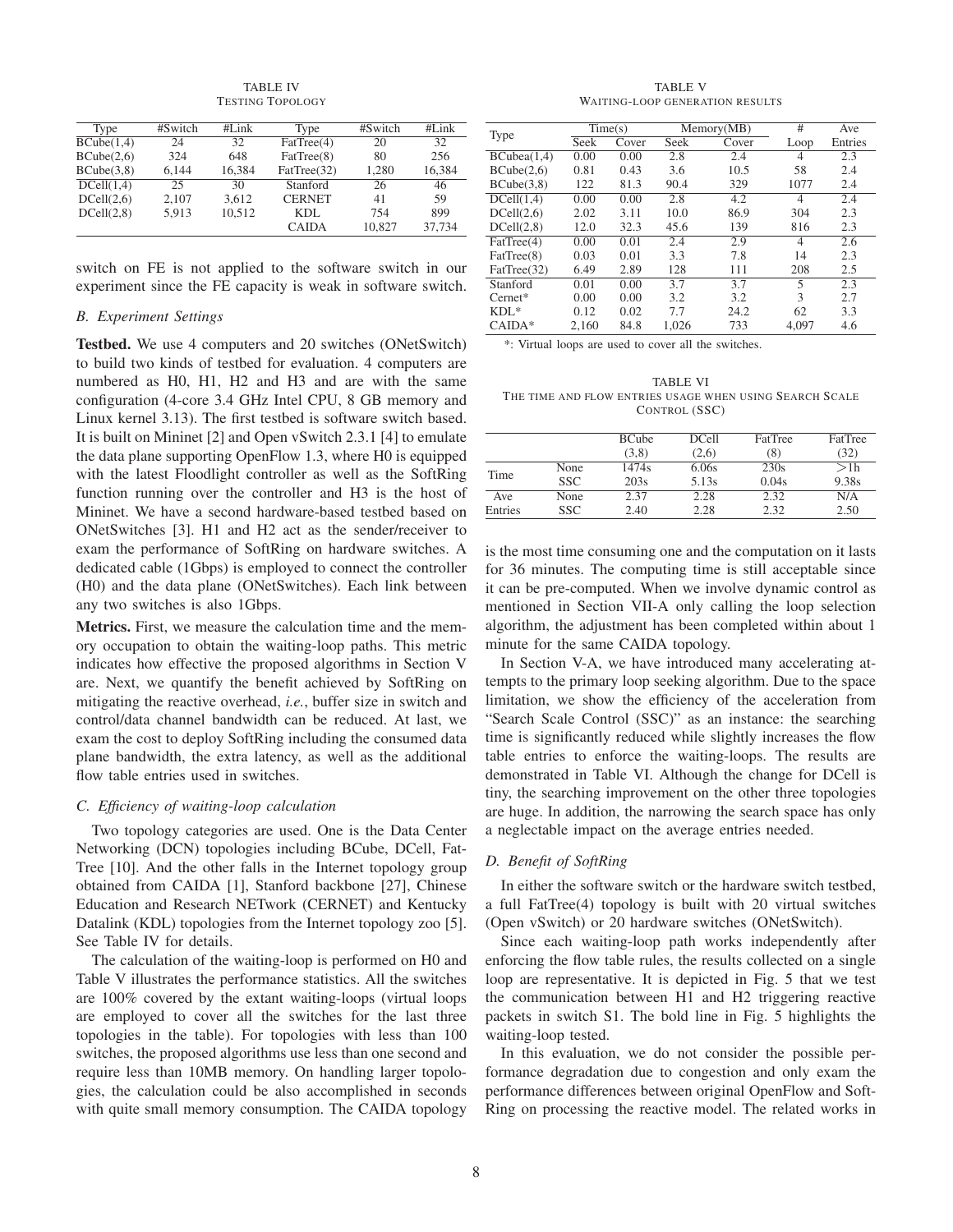

Fig. 5. Waiting-Loop and Connection Hosts in FatTree(4)

TABLE VII REACTIVE PACKET RATE VS. BUFFER OVERFLOW PROBABILITY IN DEFAULT OPEN VSWITCH

| Pkt/s             | $\leq 750$ 1000 1250 1500 1750 2000 2250 |       |       |                         |  | 2500 |
|-------------------|------------------------------------------|-------|-------|-------------------------|--|------|
| $P_{overflow}$ 0% |                                          | $2\%$ | $4\%$ | 7\% 14\% 38\% 64\% 91\% |  |      |

Section III-C do not conflict with SoftRing and can work together with SoftRing. We aim to check the benefit achieved by SoftRing alone thus these related works are not involved in the experiments. Table VII lists the buffer overflow probability under different reactive packet rates (number of reactive packet per second). Buffer starts to overflow when the reactive rate reaches 750 packets per second and the buffer overflow probability keeps enlarging with the increment of the tablemiss rate. It could be as large as 91% for a rate up to 2500 reactive packets per second.

We have performed a set of experiments to check the control/data channel bandwidth consumption. First, we generate a number of reactive flows, each of which has only one packet, to OpenFlow switch (with and without buffer) and to our software/hardware switch testbed. Fig. 6 depicts the control/data channel bandwidth consumption versus the reactive packet rate with only one switch. SoftRing needs much less bandwidth on handling the reactive model since the size of each packet-in message is 128 Bytes plus the SBI message header (42 Bytes if employing OpenFlow), while OpenFlow has to send the whole packet to the control after buffer overflows, which could be as large as 1500+42 Bytes for each packet-in message. In the worst case, OpenFlow consumes about 5 times control/data channel bandwidth as that is required by SoftRing. When the reactive rate is low, SoftRing occupied very slightly more bandwidth than OpenFlow because SoftRing's flow-add message is a little bit larger than the packet-out message in



Fig. 7. Control/data channel bandwidth consumed vs. the number of packets in each reactive flow. The total number of the reactive flow generated in one second is  $100$ .

OpenFlow (Please check Section VI for details). But in that case, the control/data channel bandwidth is not the bottleneck and can afford the messages from SoftRing.

In the second experiment related to control/data channel bandwidth consumption, we modify the injected traffic: we constantly send 100 reactive flows but change the number of packets (1500Bytes for the packet size) in each reactive flow. With the fully programmable data plane of ONetSwitch as we mentioned before, we enable an action in switch to modify the flow tables on detecting the first reactive packet. A Flow-ES entry is appended to the flow table so the subsequent packets for the reactive flow are no longer sent to controller but directly forwarded to the waiting-loop. This entry would be removed later according to the replied flow-mod message from controller. In this way, control/data channel bandwidth overhead can be further mitigated with sending only once the packet-in message to controller for each reactive event. Fig. 7 demonstrates the benefit as we expected: the results achieved by SoftRing with software switch are similar to the previous one in Fig. 6, while the SoftRing on the optimized hardware switch shows a flat curve consuming only 1.7KB/s bandwidth. OpenFlow Design cannot handle such flows in our testbed, we just show its speculative value.

# *E. Cost of SoftRing*

With regarding to the extra cost introduced by SoftRing, we first check how much bandwidth in data plane is reserved for the waiting-loop path. As discussed in Section VI, SoftRing shapes a dedicated queue to send the traffic for SoftRing. In our experiment, the bandwidth used by SoftRing is always less



Fig. 6. Control/data channel bandwidth used vs. reactive packet rates. Each reactive flow has only one packet (1500Bytes).



Fig. 8. Different table-miss packet in flow vs. packet Latency (ms) in Software Switch